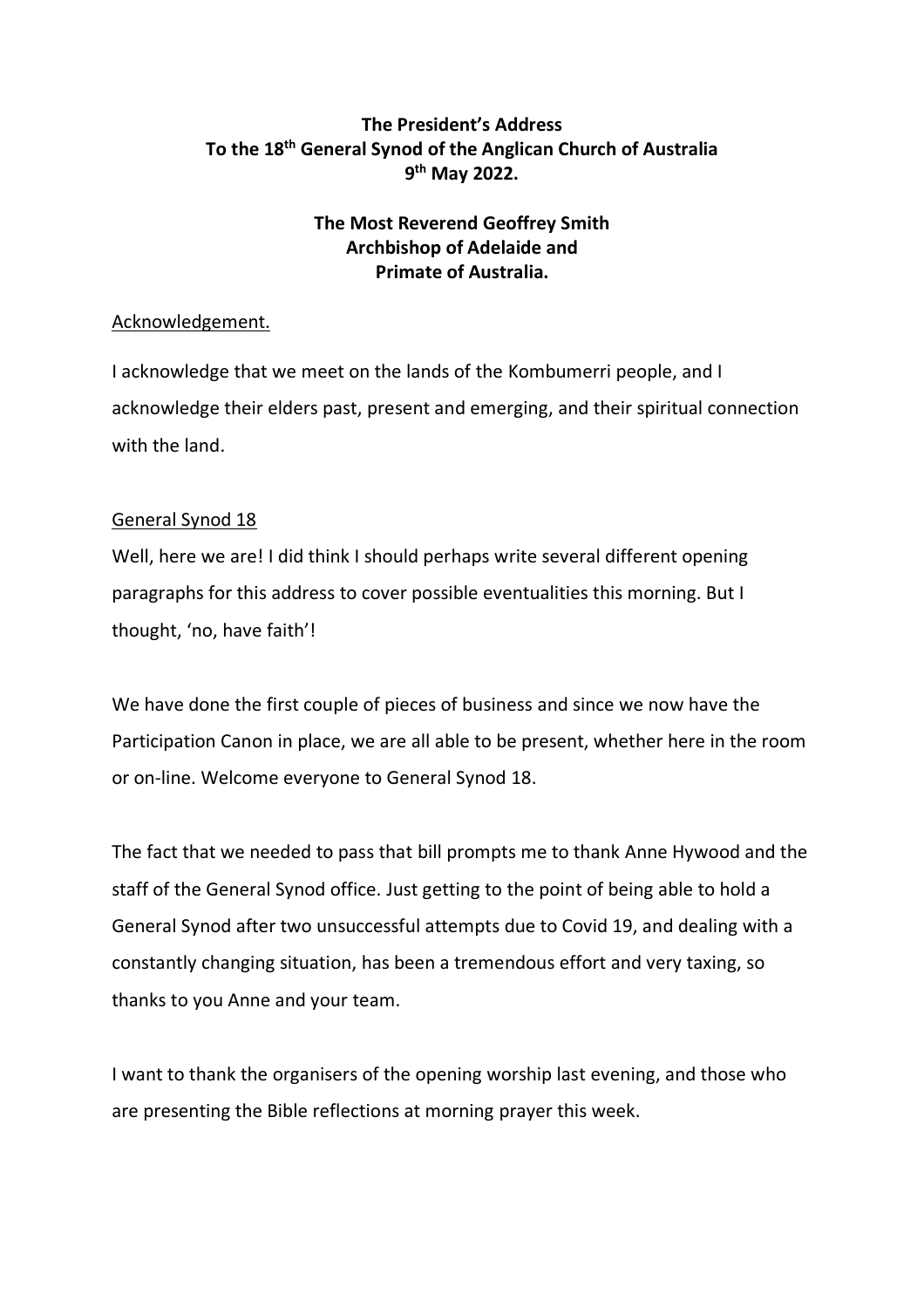These are significant contributions to the process of our deliberation as we seek to discern the mind of God in the matters before us, so thank you.

## The Context in which we meet

General Synod always meets in a context, a time in history and amidst lived realities. As always, the context for this meeting of the General Synod is multifaceted.

## Covid 19

Most prominent is the ongoing Covid 19 pandemic. The past two years have been very challenging and, for some, a very damaging time in Australia and across the world.

Quite apart from the illness directly or indirectly leading to more than half a billion cases and up to 15 million deaths (WHO-May 6), Covid 19 has disrupted lives, business, relationships and economies, and its impact is likely to be seen for many years.

Right across Australia we are now early in the 'living with Covid' stage and for many businesses, including Anglican schools and Anglicare, this has been the hardest time since the earliest outbreaks. Restrictions have eased but staff shortages due to close contacts and infection have made life very difficult for many. We have a semblance of normality because everything is open again but scratch the surface and life is far from normal.

While things in Australia have been relatively good, many people in Australia have watched with great concern the suffering of family and friends overseas. Multicultural Australia means we are not immune from the tragedies which affect communities away from this country.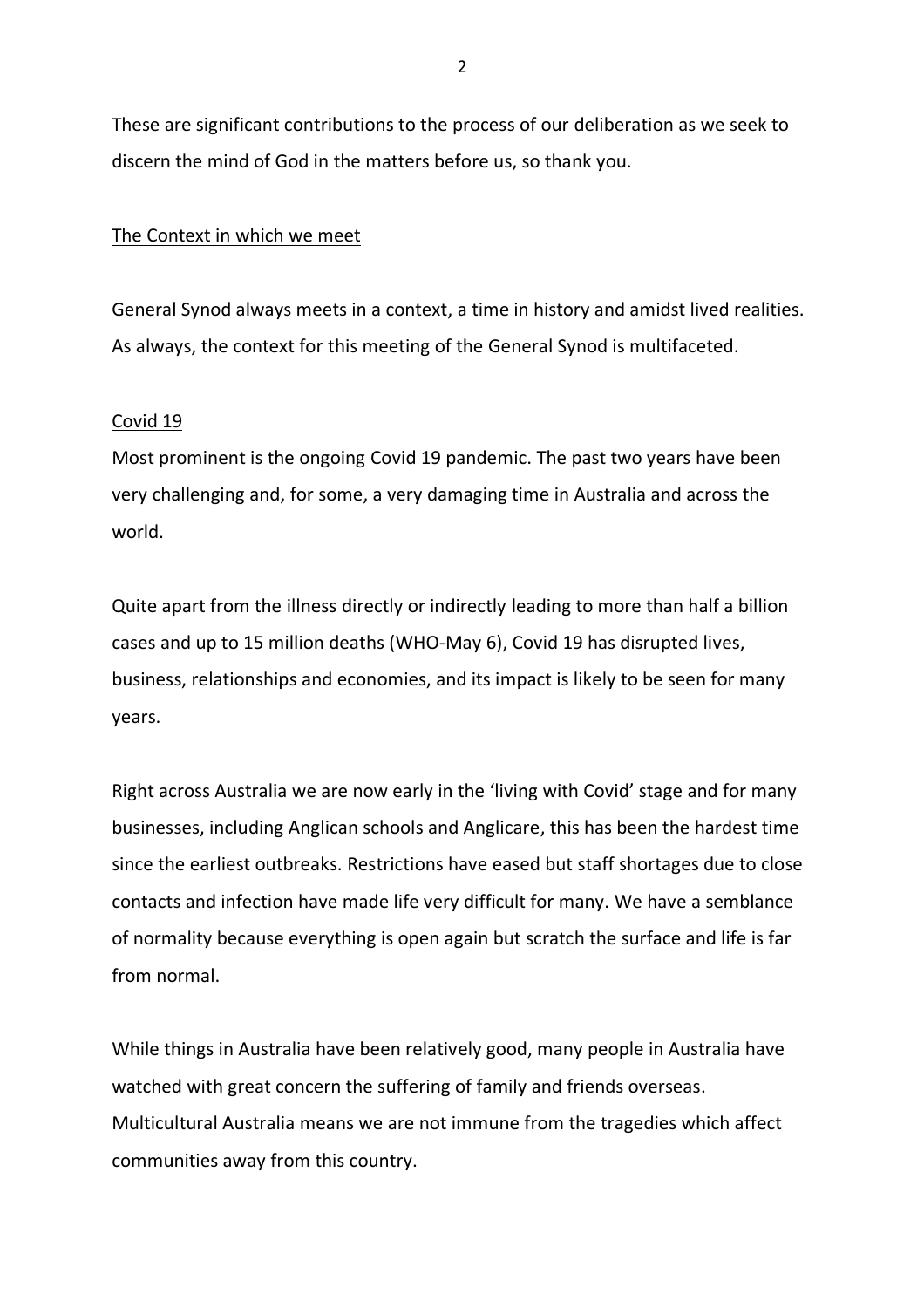There have been positives associated with Covid for the church in Australia – for instance a much wider exploration of on-line options, and a realization that actually the church can pivot quickly when it needs too. There has also been a negative impact for the church in Australia.

We have seen attendance numbers drop, and in many cases calls for assistance rise. People who are concerned for their health have been reluctant to re-join in-person gatherings, and the constant need to go to 'plan B' or reschedule or cancel has been very wearing. There has been a loss of momentum in terms of strategic activity, and we are just trying to get done what needs to be done as best we can. There is a feeling of tiredness in the wider community, and a general short temperedness and this is, in my experience, also reflected in the church.

Along with the ongoing impacts of Covid more broadly I am aware that there is anxiety here this week about possible infections associated with this meeting. After all, 250 people from all over the country meeting together for a week. That's got potential! So, I suspect there is underlying anxiety amongst us. As part of the organising for this week a Covid plan has been developed and I hope that members will follow it to help us get through this week and stay healthy.

Covid and its impact is part of the context in which we live and minister and is part of the context in which we meet this week.

While in many ways the response to the pandemic in Australia and our experience of the pandemic has been very good, especially in comparison to other counties, one negative has been the rise of a focus on the independence of the states in Australia.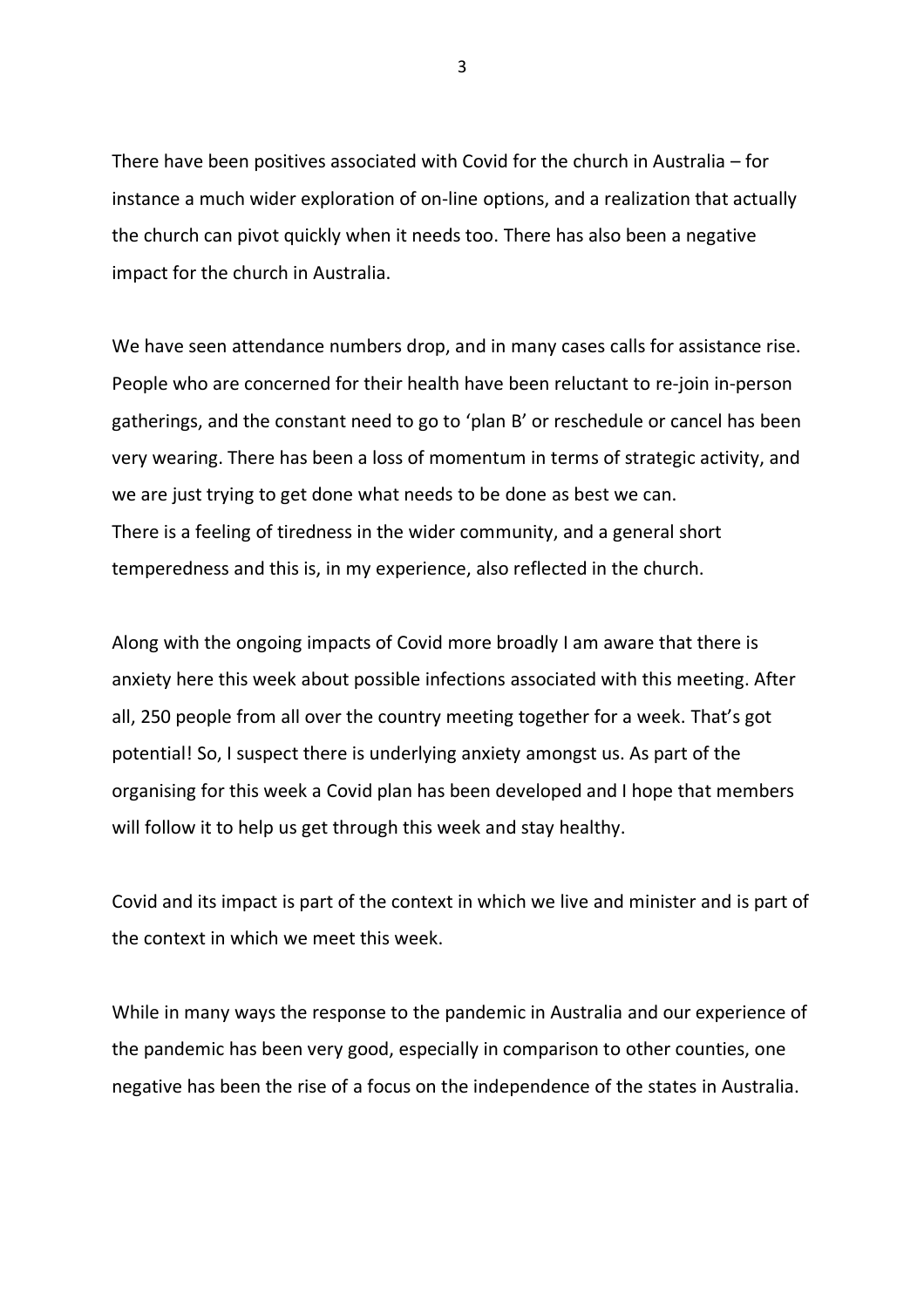With the exception of sport, and the usual light-hearted rivalries, we have been used to Australia operating very much as a nation. The embracing of the Australian constitution and the formation of the federation in 1901 saw very different colonies unite to form the Australia we know.

The panic caused by the pandemic has unfortunately brought to the surface colonial attitudes with state premiers pitting themselves against each other competing for resources, criticising each other and closing the borders ostensibly to protect 'their people'.

The almost universal re-election of state premiers during the pandemic has demonstrated that this approach has been very popular with voters. Closing state borders replaced acting for the good of the nation. The reality is the states of Australia need each other.

The narrow and self-focussed attitudes which surfaced during the pandemic are unhealthy for everyone. We need to reclaim our sense of nation and embrace the bigger picture of the good of all for the good of all, no matter where we live.

## The Cost of Living

Covid 19 is just part of our context as we meet. Last week the Reserve Bank raised interest rates for the first time in more than eleven years. A generation of borrowers have not known the anxiety of rising interest rates affecting their mortgages and therefore their lifestyles.

House prices have gone through the roof, as have rents, and this along with a shortage of housing and a rising cost of living is causing significant anxiety in the community.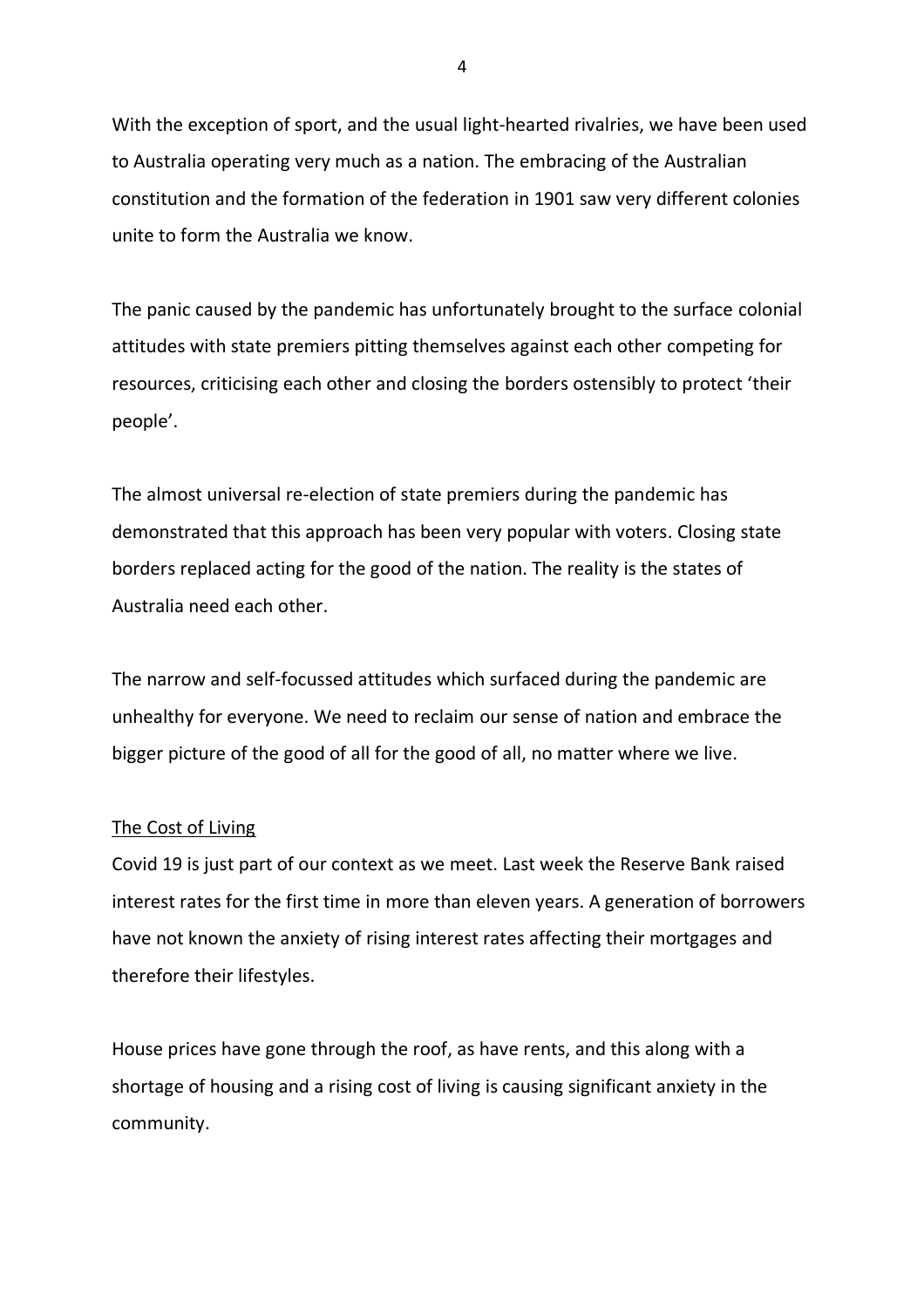The timing of the federal election and the style of contemporary Australian politics means these issues, which are concerning for many, are being weaponized for electoral advantage, further contributing to anxiety in the community.

### Our Culture

Another part of our context is the polarisation in our community. Rational measured debate and discussion on all sorts of issues is often replaced by outrage. We are enthusiastic to choose our side and claim moral superiority. We are encouraged to believe that options are only black or white. No grey. No nuances. And we are encouraged to choose one option or another. To try to take the middle ground or admit we are not sure of the answer in any debate is derided as weak and muddle headed. Australians, more and more, seem to have forgotten or lost the art of disagreeing well. We don't live well with difference.

This is part of the air we breathe as an Australian nation. And we breathe that air as the church as well.

#### Amendment to the Marriage Act

Another significant part of our context as we meet is the change to the Marriage Act which took place in December 2017 so that as far as the law is concerned marriage is defined as being between two people, not necessarily a man and a woman as it had been since 2004.

When General Synod 17 met in September 2017 the start of the polling process to hear the opinion of Australians about a possible change in the Marriage Act was immanent, with the ballot papers mailed out just days after the synod concluded.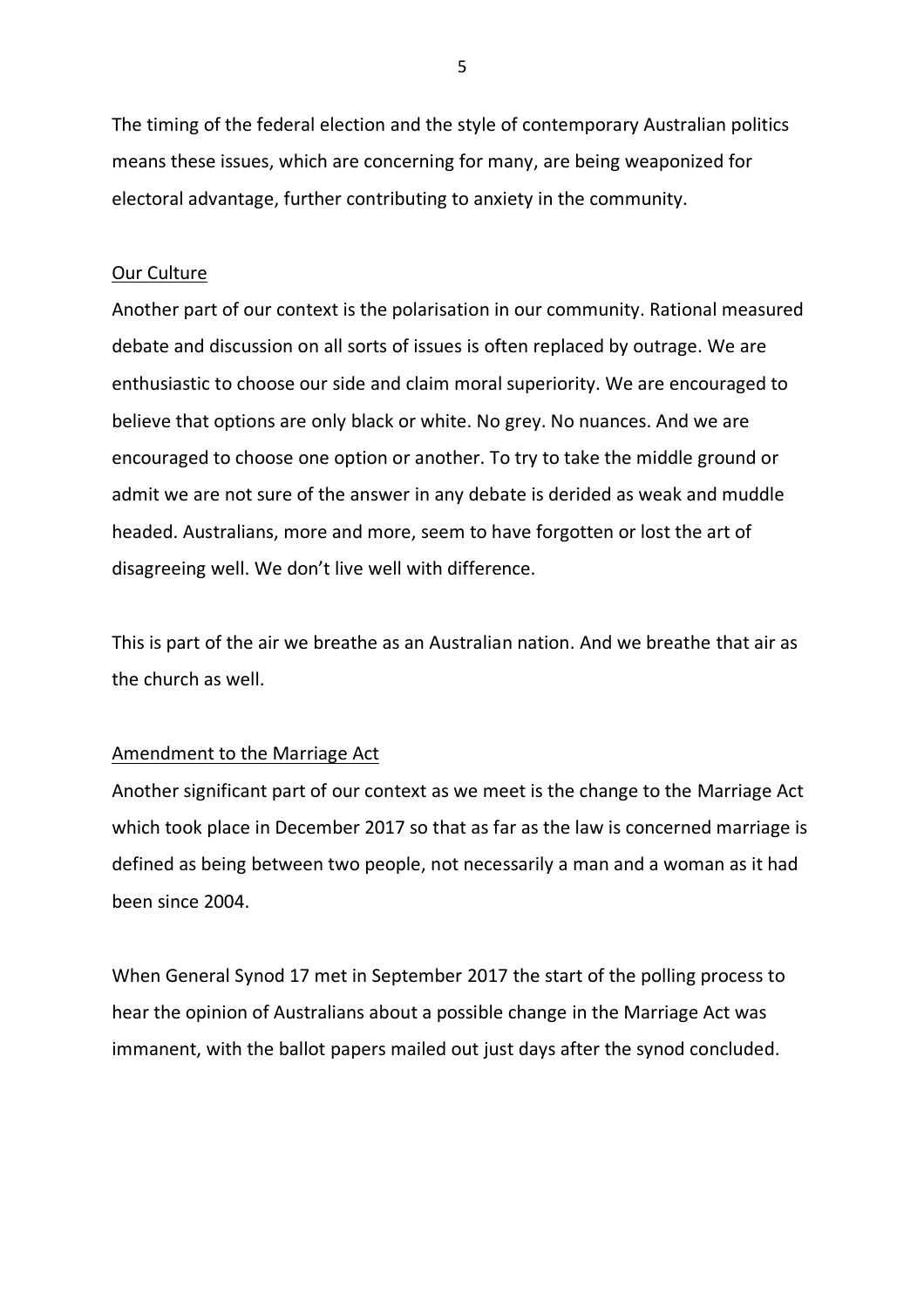When the results were announced on November 15, sixty-one per cent of eligible Australians had responded 'yes' to the question-should the law be changed to allow same sex couples to marry? The Marriage Act was duly amended and passed into law on December 8, 2017.

We haven't been able to meet as the General Synod since the Marriage Act was amended so this meeting is our first opportunity to respond to that change.

Of course, there have been a number of responses, including by the synod of the Diocese of Wangaratta, which in 2019 passed a regulation authorising a liturgy to provide a church blessing for couples who are married under the Marriage Act. The then-Primate Archbishop Philip Freier referred this regulation to the Appellate Tribunal as did forty-one members of the General Synod.

In summary, the determination and opinion of the Appellate Tribunal published on November 11, 2020, is, and I quote:

'Wangaratta Diocese's proposed service for the blessing of persons married in accordance with the Marriage Act does not entail the solemnisation of marriage; is authorised by the Canon Concerning Services 1992, and is not inconsistent with the Fundamental Declarations and Ruling Principles of the Constitution of the Church'.

As part of its reasons the Tribunal said, 'it is not the Appellate Tribunal's role to attempt the often-impossible task of settling doctrinal, let alone factional, disputes within the ACA' (7). The reasons also include this: "General Synod is the place to draw disciplinary or liturgical lines if it is the will of the church to have uniformity in this particular matter or in the matter of what may or may not be blessed in worship' (226).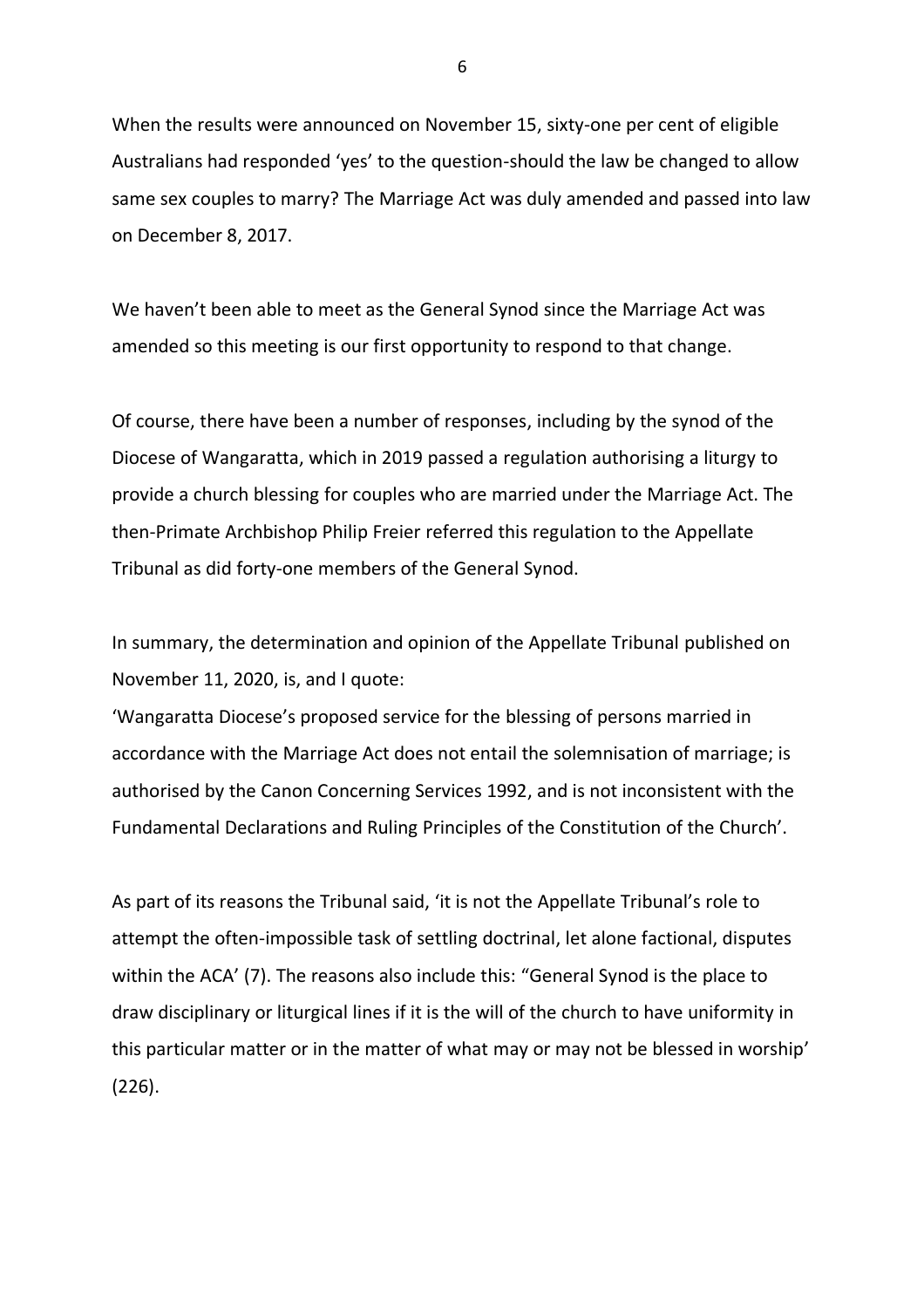As part of my response to the Tribunals' determination I called for restraint until the question of our response to the change in the Marriage Act or the Tribunal's decision could be considered by General Synod, and on the whole that has happened, which puts us in a better place to have the discussion this week.

I think it is right to say there is a fair head of steam about this topic, and so I do hope we can have the discussion in a way that is grace-filled and shines a good light on us as followers of Jesus and particularly the gospel we proclaim.

The conversation we will have is important to those who view the change in the Marriage Act and the determination of the Appellate Tribunal with concern. The conversation we will have is also important for those who view the change in the Marriage Act and the determination of the Appellate Tribunal positively. I hope we will be mindful of each other here, and also mindful of those who are not here but will be listening to what we say and the way we say it.

There is no doubt that there are a variety of opinions on this matter and one of our challenges is how we live with that difference. That challenge is unlikely to be solved by debates, or who has the numbers, but will be an important conversation following this synod.

## The Safety of Children and Vulnerable People

Also, part of our context is our ongoing commitment to the safety of children and vulnerable people. The community rightly expects the church to have a very high standard of care to protect children and vulnerable people, and a high standard when we are responding to those who are victims or survivors.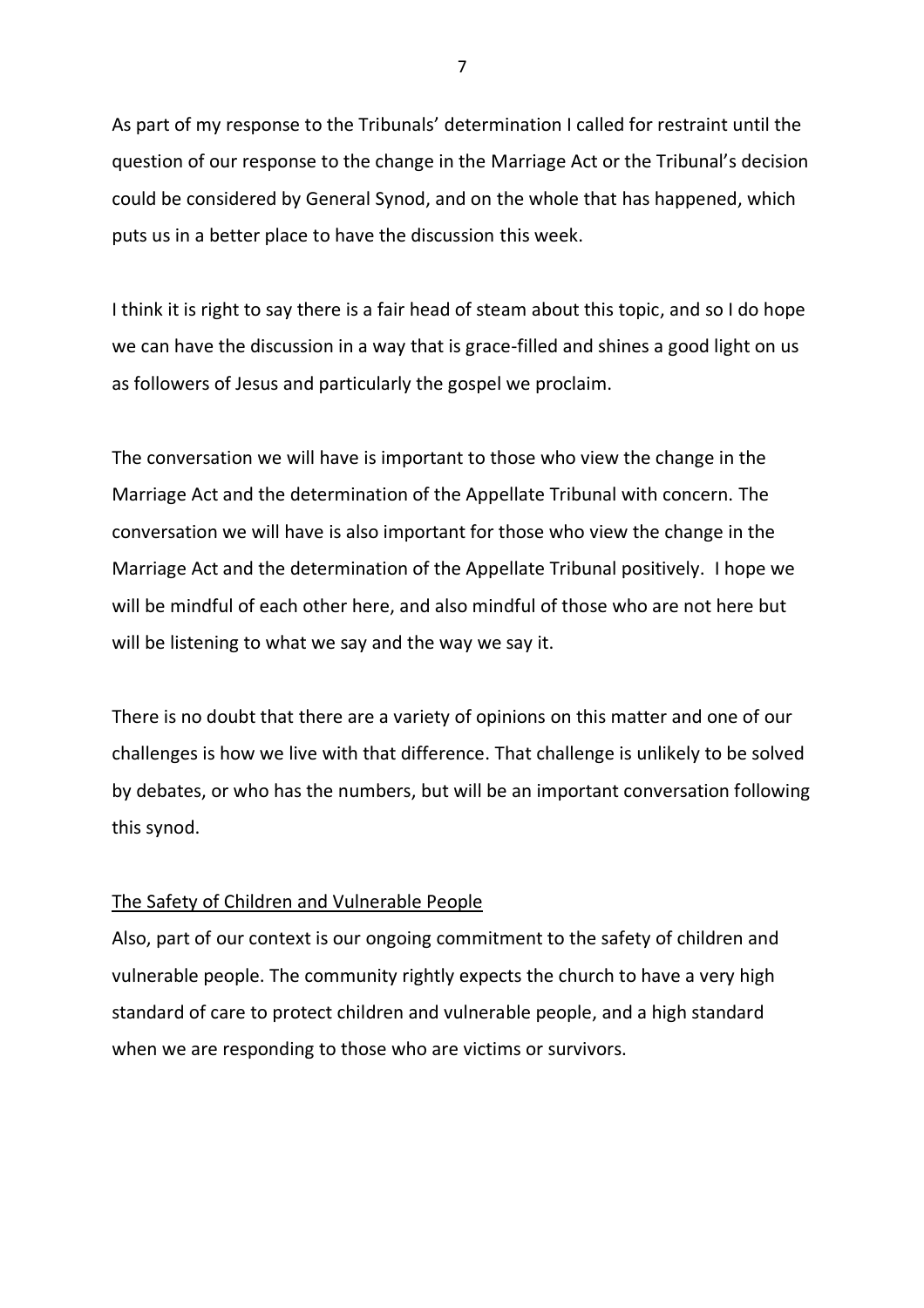In response to the terrible failures highlighted by the Royal Commission into Institutional Responses to Child Sexual Abuse the seventeenth General Synod passed a raft of legislation to ensure and improve our practice and make public our commitment to accountability in this area. This legislation or its equivalent has been adopted across the church by twenty-two of the twenty-three Dioceses, and the twenty-third diocese will be considering the legislation at its synod later this year. The very broad adoption of these measures is excellent and very important.

A further significant development which is part of our reality is the National Redress Scheme which began its operation on 1 July 2018. It is good to note that all of the dioceses, 150 out of 155 Anglican schools and many organisations which have connections with the Anglican church have signed up to the scheme.

The National Redress Scheme was an important recommendation of the Royal Commission and widespread membership of it is a significant sign of our commitment to deal well with people who have suffered abuse in the context of the Anglican Church of Australia.

It is important to note that there has been significant financial cost to some dioceses and schools as a result of determinations by the scheme, and also through civil litigation brought by victims/survivors. Dealing with the past comes at a cost to the present and the future but is a process of justice and truth telling which will hopefully bring at least some help to those who have suffered and their families.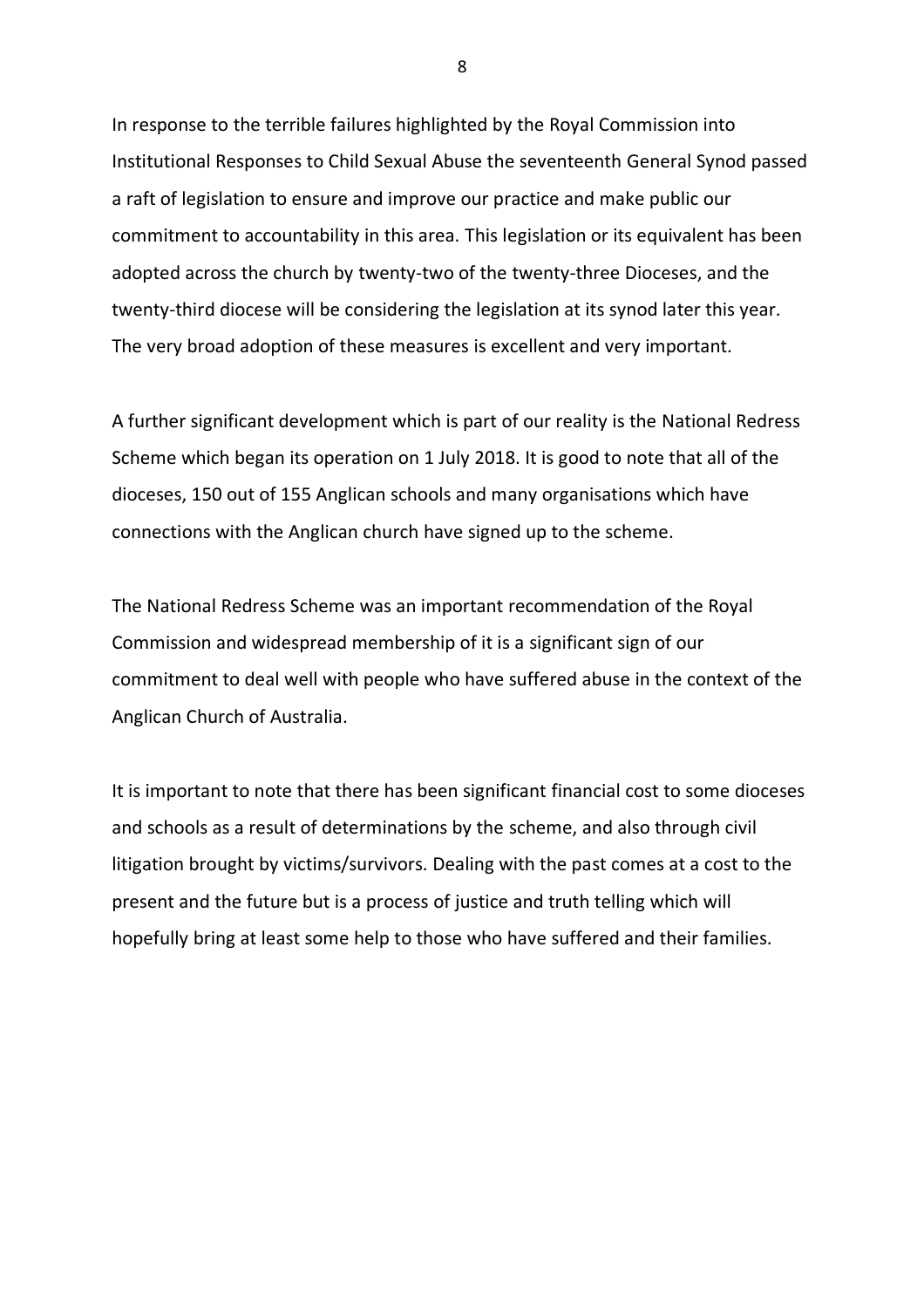#### Climate Change

The reality of climate change is also part of the context in which we meet. Climate change is happening and is impacting Australia with all kinds of social and economic effects. It is impacting much more the poor and vulnerable around the world. People in rich countries like Australia are more likely to be able to ride out the effects of climate change and adapt to the changes climate change brings, but the poor will suffer as the climate changes.

As Christians we have a God-given responsibility to care for the environment; a responsibility we have not always embraced. The young people of our community are especially anxious about the future, their future, and we continue to struggle with our response.

## The First Nations People of Australia

A further facet of our context is the place of Australia's First Nations People in our nation. *The Statement from the Heart* was issued in 2017 calling for: 'the establishment of a First Nations Voice enshrined in the Constitution'. Five years later that voice has not yet been established and little progress has been made. The reconciliation with, and proper recognition of, the first peoples of our nation remains unfinished business and is an unhealthy aspect of Australia.

As part of the Christian Church, we hear Jesus' words in Matthew 5.23 and 24: 'So when you are offering your gift at the altar, if you remember that your brother or sister has something against you leave your gift there before the altar and go; first be reconciled to your brother or sister and then come and offer your gift'. Well, our First Nations brothers and sisters do have something against the nation. Those of us who are not First Nations people need to hear that and act for reconciliation.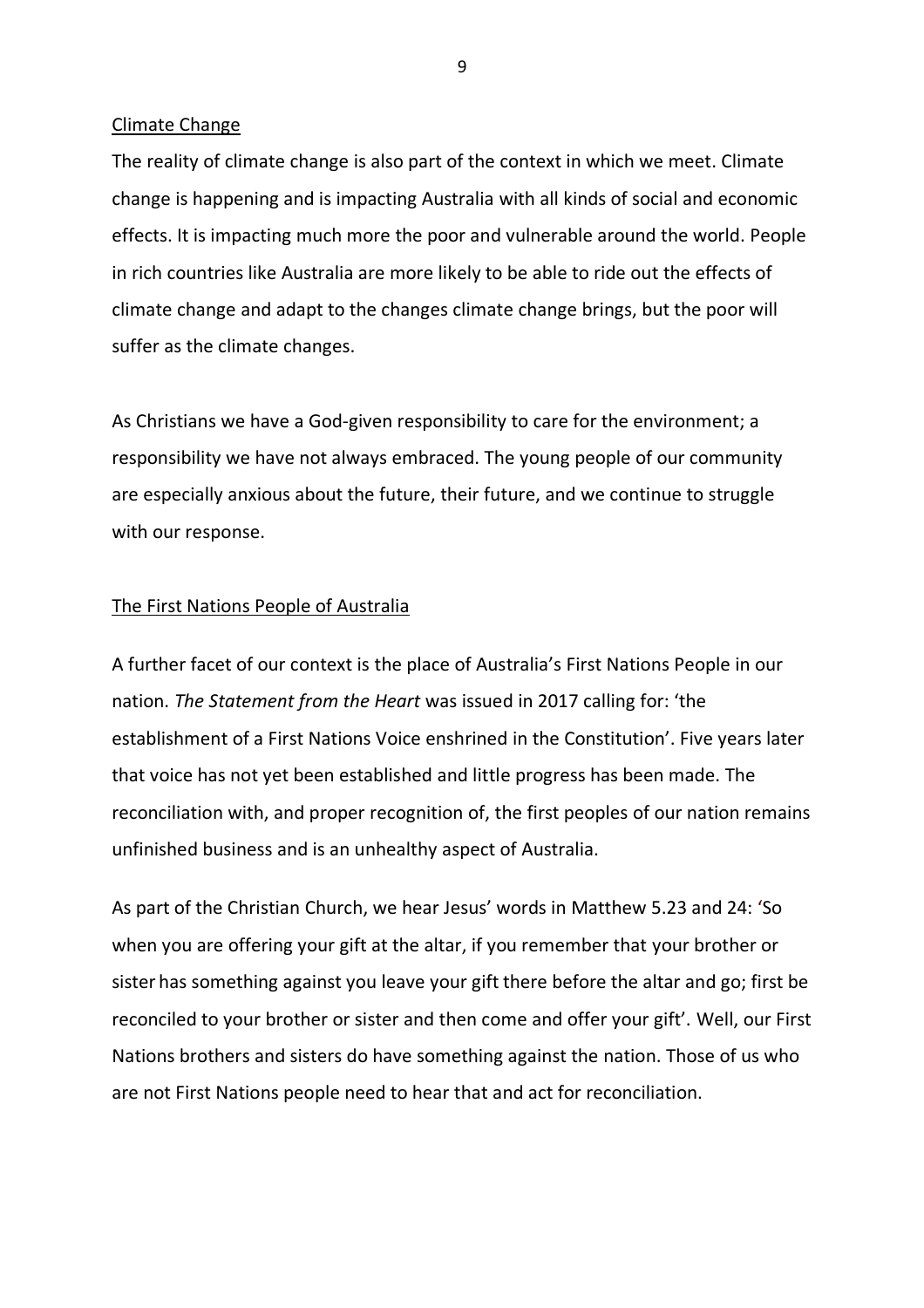#### Domestic and Family Violence

Another significant part of our context is the blight of family and domestic violence in our community. The rate of violence and abuse is tragic and brings great harm to individuals and families.

The research projects undertaken in response to a resolution passed by General Synod 17 laid bare the reality that the Anglican Church is not exempt from this tragedy. People from our churches have been involved and impacted.

There are three things to take very seriously. First, there is significant pain in the community as individuals and families suffer from this abuse. Second, the problem is complex and not easy to address. And third, we have an important contribution to make, ensuring that our church communities are safe and respond well to those who are caught up in family and domestic violence.

#### 2021 Census

The first results from the 2021 census are due to be released next month and I don't think anyone will be surprised if there is a further decline in the percentage of Australians who claim to be Christians. This is an established trend and is part of contemporary Australia. This trend says a number of things to us but among them is the need and opportunity for us to be focussed on evangelism so that Australians have the opportunity to hear of God's love and be invited to share the abundant life Jesus offers.

## International Context

The context in which we meet as General Synod is not only local. Today, right now, as I speak, Russian forces continue their effort to subdue and occupy parts of Ukraine. Innocent people are being killed and injured. Infrastructure is being destroyed that will take years and billions of dollars to rebuild. An absolute and total waste!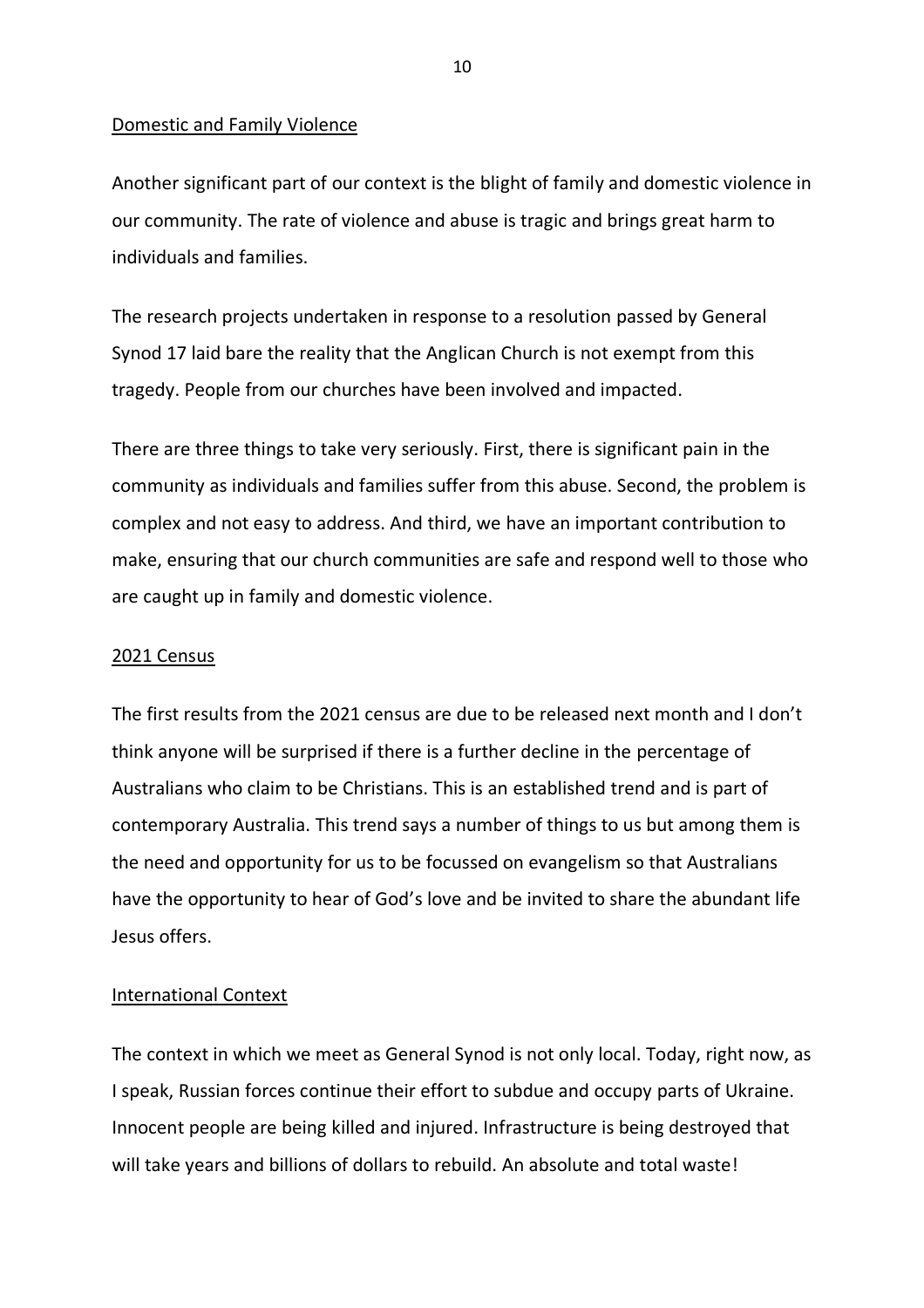Images of tanks and artillery bring back chilling memories of the carnage of World War 2 where ego-driven nationalist leaders inflicted senseless and pointless destruction on millions of people. The invasion of Ukraine has been a significant blow to confidence in human progress as we have realised that we don't seem to have learnt anything about stopping the stupidity of avarice and ego and the awful cost of war.

The fighting in Ukraine is not the only conflict of course. We are aware of the tragedy of Afghanistan, Myanmar, South Sudan, and Tigray just to name a few. Armed conflict continues to cause death and injury, poverty, and homelessness.

I haven't attempted to try to list the whole of the context in which we meet. But even this brief survey points to many challenges for our community, our nation, our world and therefore us. We are part of this context, and we are called to minister within it. There is aching pain and injustice, cruelty and hunger, anxiety, and disaster. It's not all gloom and doom of course but for many people life is hard.

In that context the church is called to live out its mission.

#### God's mission in our Context

There are a number of ways of describing the mission of the church. The five marks of mission are helpful. Some might say fulfilling the great commission of Matthew 28 is the mission of the church, or another description, which reflects chapter 20 of John's gospel, is to carry and out and continue the ministry of Jesus Christ on earth.

I came across what I think is a very rich description of the mission of the church in a book called *Imagining Mission with John V Taylor* by Jonny Baker and Cathy Ross (2020). This book is a reflection on writings by John Taylor during his years as secretary of CMS in England.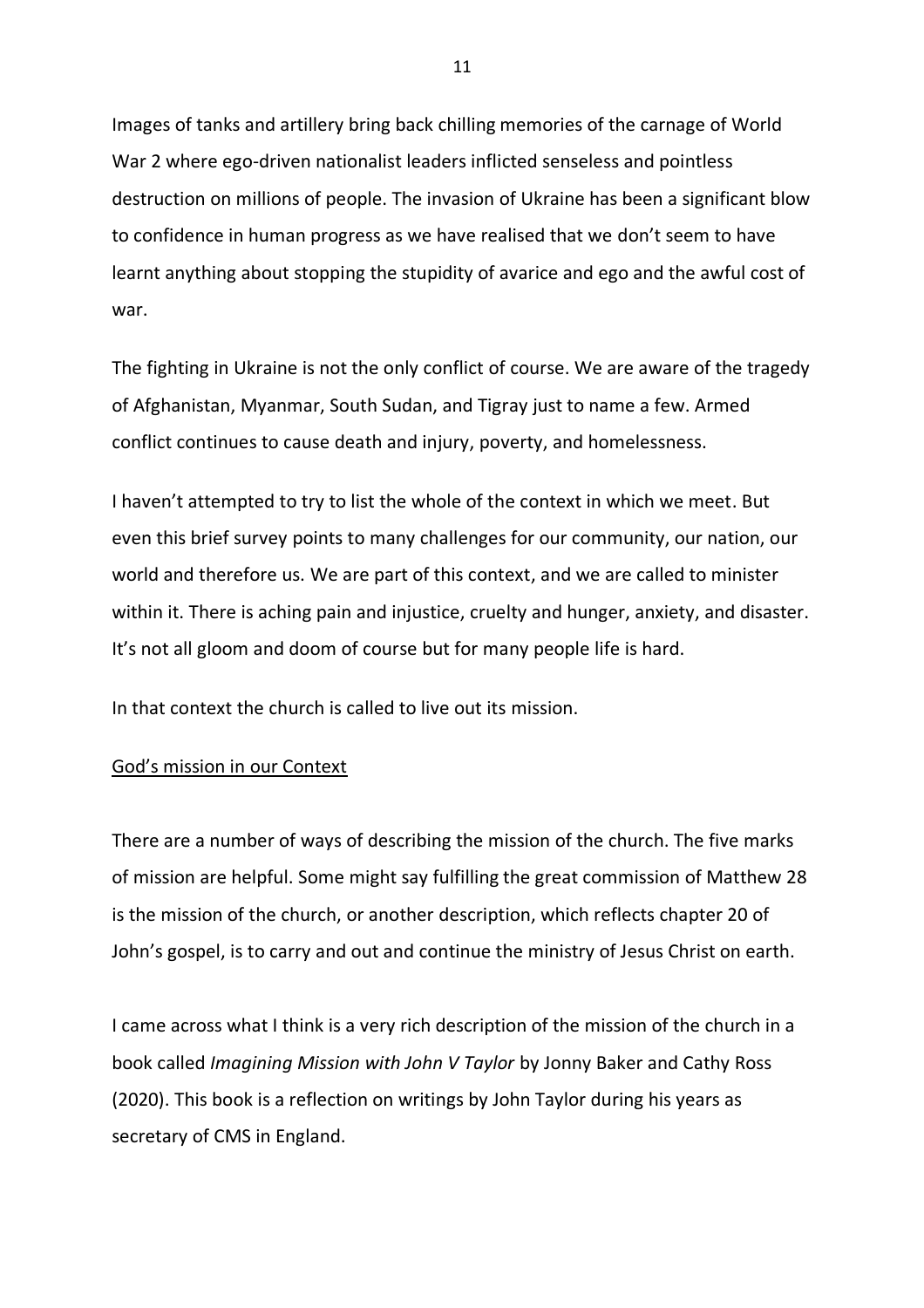Baker and Ross ask their readers to imagine the church and to 'imagine that church is not the point of church, rather church exists to participate in the healing of all thingsthe world, its people, the planet itself. Church is God's people participating in that liberation, a communion in mission. Church is Christ's body prolonging the logic of the mission and ministry of Jesus Christ in the world' (p3).

Baker and Ross suggest that mission is a longing to see all things renewed – our relationship with God and with one another, with our environment and species, with our societies, our world, and our cosmos. It is the healing and redemption of all things under the lordship of Christ. (p49).

I realise and acknowledge that the General Synod is actually a very small part of the ministry of the Anglican Church of Australia. There is a very small budget, a tiny staff. Most decisions of the Synod carry no real weight unless some part of the church chooses to give it.

Most of the ministry action happens in Dioceses, in parishes, Anglican schools and agencies like Anglicare. But General Synod is as good as we've got for a national expression of our church.

Faced with our context because that's where we are ministering as Jesus' Church, and meeting as the General Synod, I wonder how might our debate and our energy be influenced if we thought of ourselves as participating with God in the healing and redemption of all things under the Lordship of Christ?

Maybe we would put our tribalism, our factions, our striving for control and influence and power aside and have our focus on the mission to which we are called as disciples of Christ? Co-operating with God in the healing of all things – the world, its people, the planet itself. Conducting ourselves both here and when we leave in a way that contributed to that healing. Making decisions here which might lead to a further healing. Making decisions in a way that pointed to the possibility of healing.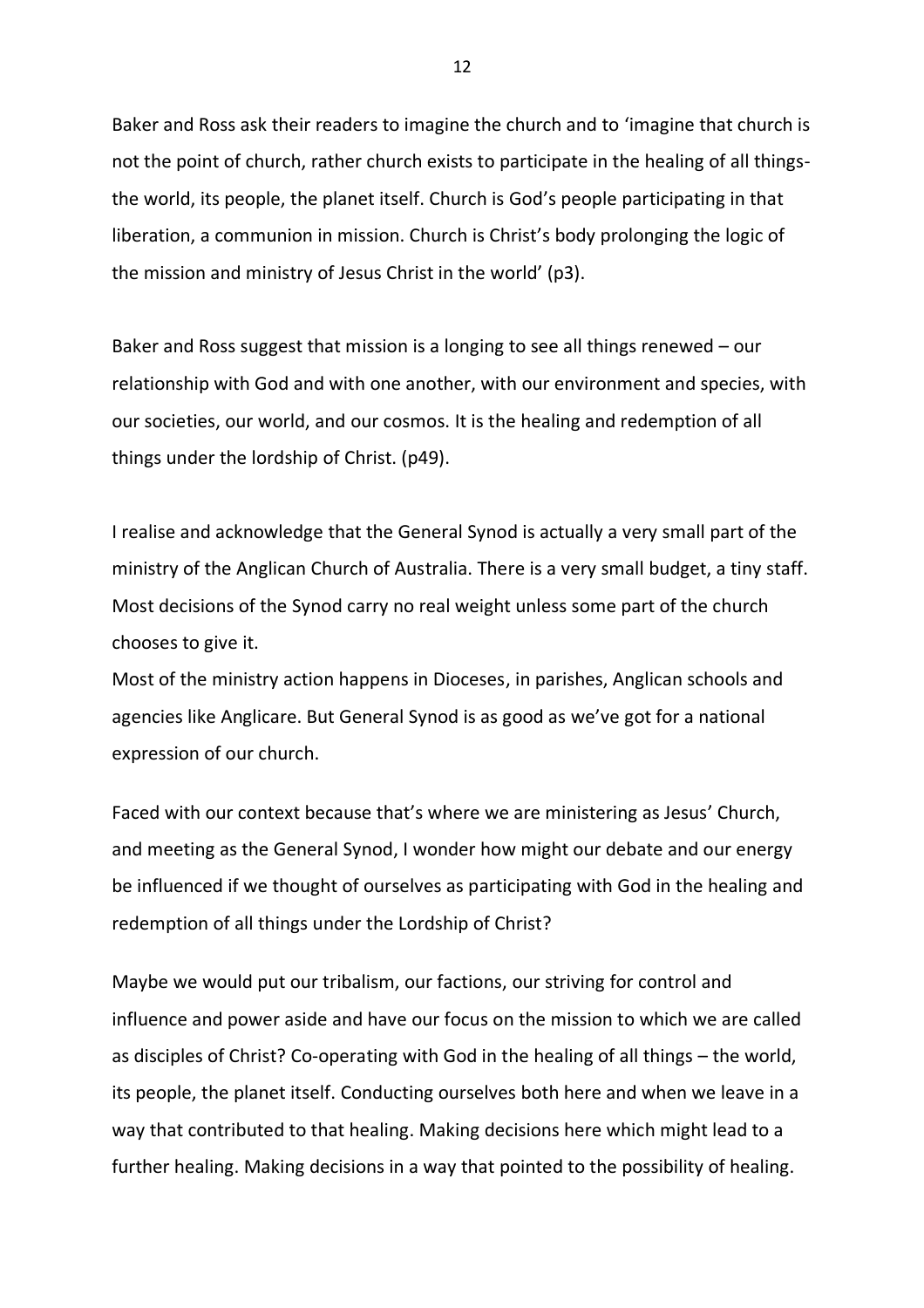It's clear that the work of healing is urgently needed. There is a lot of dis-ease about. Our task is urgent and clear. The opportunity is great. The question is: will we participate, will we co-operate with God in the course of this week, even given the limitations that are part of General Synod?

As we continue our time together this week, I'd like to suggest a few things which might mark our time together, including our debates. According to an article in *The Melbourne Anglican* last week, about 40 per cent of members are here for the first time. That's a fairly high proportion I'd say of people who haven't been to General Synod before. If you haven't been to General Synod before I'll bet you've heard lots about these meetings, and I'll bet much what you've heard isn't appealing. But it doesn't have to be that way. It's up to each of us.

I do wonder whether the healing that Baker and Ross talk about needs to include us, here at General Synod. Here there are struggles for power and influence, struggles to shape the church in the way particular tribes want it to be shaped, but there are also wounds that need healing.

In the course of the past year I read John Davis' book *Australian Anglicans and Their Constitution* (1994)*.* Davis makes clear that tribalism and the seeking of power and influence over the shape and style of the church is not new. The problem is that along the way there have been hurts and insults, rashly spoken words, maybe dodgy deals, so today we have all this baggage, all this weight of disappointment and disillusionment and distrust which influences the way we relate to each other.

Jesus said: So, when you are offering your gift at the altar, if you remember that your brother or sister has something against you leave your gift there before the altar and go; first be reconciled to your brother or sister and then come and offer your gift'.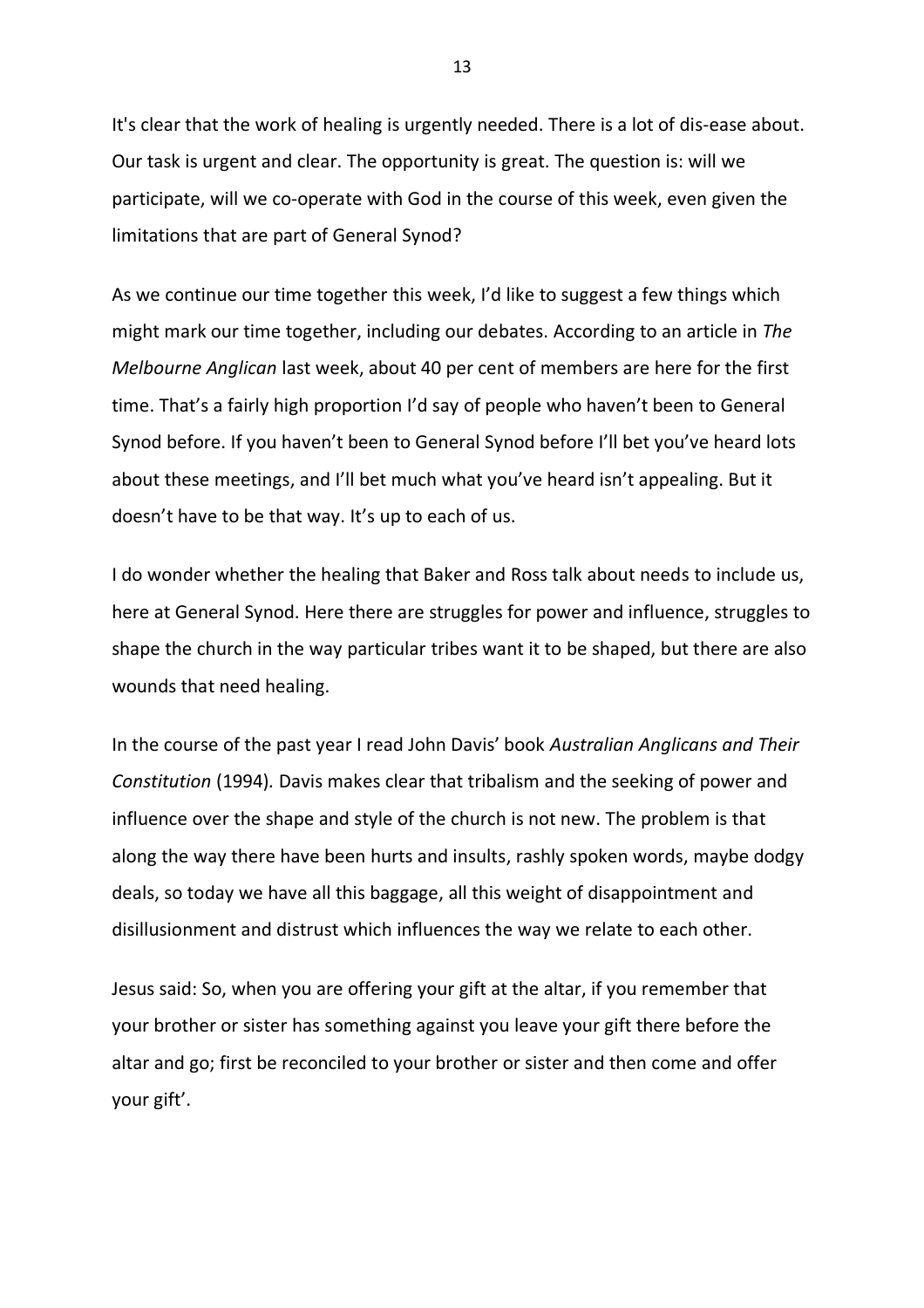The text doesn't say 'if you have something against your brother or sister', but if you remember, if you are aware that your brother or sister has something against you, reconcile with them.

It seems an odd thing to be talking about the need for reconciliation in an organisation that majors in reconciliation but I think that's what we need. We need to apologise to each other for the hurts that have been inflicted in the course of the competition which has marked our national church life. There is need for repentance for the times when our church has reflected self-interest and tribalism dressed up in theology or scripture.

The people of our church and the mission of God need us to be better than we often are when we meet as General Synod. We have the opportunity to demonstrate something good in our meeting. We have the opportunity to demonstrate that we have one Lord, one faith, one baptism. We have the opportunity to demonstrate what it's like to be Christians together. We have the opportunity to model disagreeing well, living with difference, appreciating nuance rather than polarity. We have the opportunity love each other as Christ loved us.

The people of the church need us to be that. The wider community need us to model that as a viable alternative. To co-operate with God in the healing of all things we need to be that. It is a scandal to the faithful and the unfaithful that meetings of General Synod have the reputation of being something you'd rather not be at. We can change that.

So, what might be important to help this?

First, prayer. If we are engaged in the mission of God, we need to be well-connected to God and led by God. John V Taylor in his book *The Go Between God* (1972) says: 'The chief actor in the historic mission of the Christian church is the Holy Spirit. He is the director of the whole enterprise.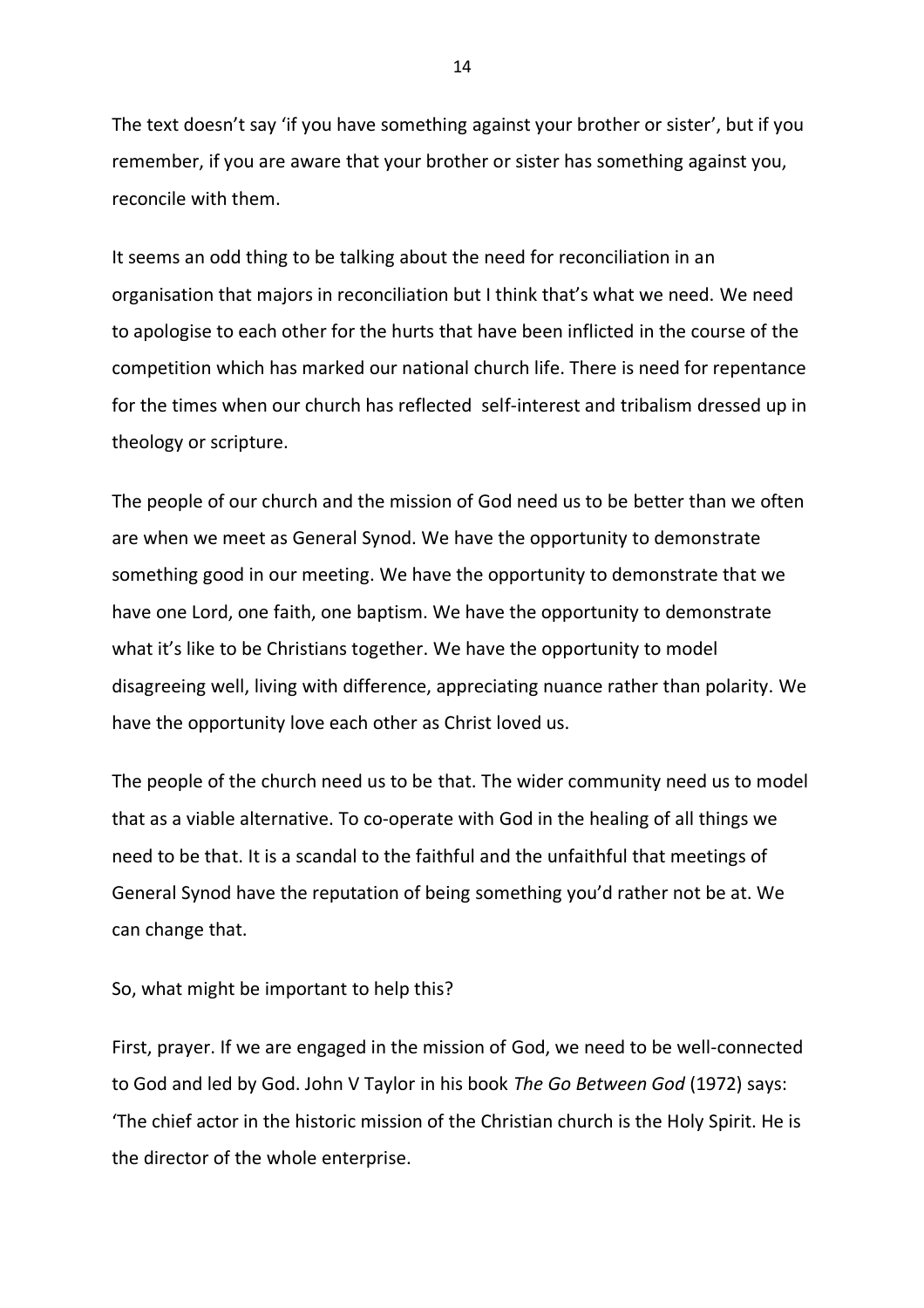'The mission consists of the things that he is doing in the world. In a special way it consists of the light that he is focussing upon Jesus Christ' (p3).

Taylor again says: 'We often speak of the Holy Spirit as the source of power. But in fact, he enables us not by making us supernaturally strong but by opening our eyes' (p.19).

I'd urge us to pray a lot during General Synod. Take the opportunity of the daily eucharist and morning and evening prayer and make other opportunities to pray. Listen for the voice of Jesus in prayer, in scripture, and in each other.

If we are going to share in the ministry of Christ we need to be guided by, and have our eyes opened by the Spirit and prayer is critical for that.

Second, it may be that in the course of this synod God somehow prompts us to be aware that someone here has something against us. If that is the case, make the opportunity to attempt to reconcile with them. None of us is perfect. We will hurt and fail and disappoint each other. But reconciliation is a gift of the gospel and integral to following Jesus.

Third, lets conduct ourselves in a way that commends the gospel of God's love to each other and especially to those who will read about or hear of the events of this meeting.

Fourth, let's think the best of each other. We are brothers and sisters in Christ. Christ died for each of us. We are linked to each other in him. You don't need me to rehearse Pauls words in 1 Corinthians 12. We need each other. We depend on each other to share in the mission of God. I am sure that every member of General Synod is committed to Christ and serving Christs mission. We wouldn't be here if we weren't. The tricky thing is that what that means in practice can be different among different people, but let's think the best of each other, and look for the best in each other as we journey through this week.